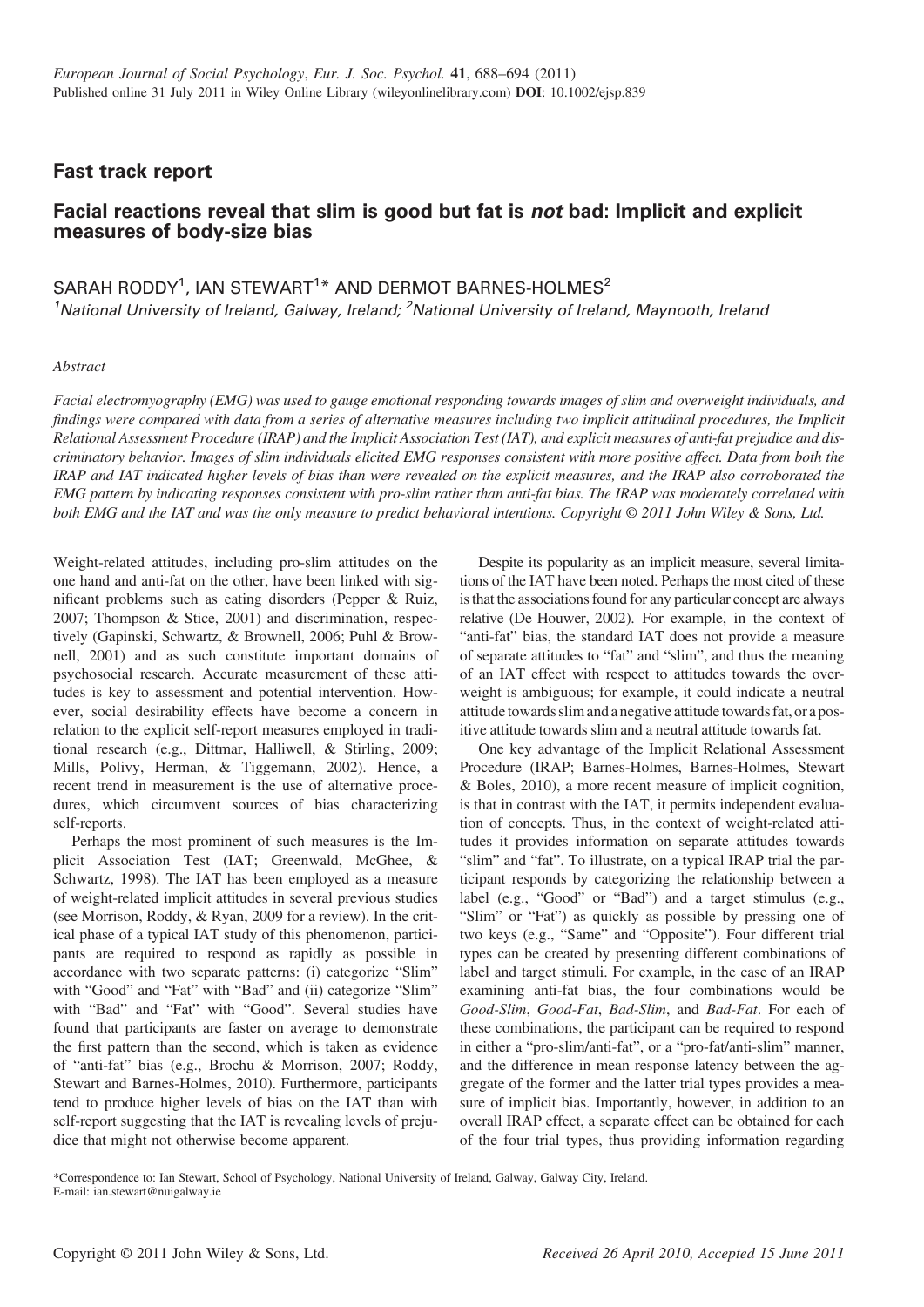specific relationships (e.g., between "Slim" and "Good" and also "Fat" and "Good"). In a recent study (Roddy et al., 2010) comparing the IRAP and IAT as measures of body shape relevant prejudice, both measures revealed bias; however, the IRAP trial type analysis indicated that participants were showing strong pro-slim attitudes in the absence of negativity towards the overweight.

Both the IAT and IRAP are measures of implicit cognition and as such can provide useful information about underlying weight-related attitudes that explicit measures may fail to reveal. However, attitude theory suggests that cognition is only one facet of these phenomena and that another at least equally important component is emotion (Zajonc, 1980). Hence, exploration of implicit weight-related affective responding would constitute an important extension of research in this domain. In addition, immediate emotional responding may provide a particularly informative additional measure of implicit reaction. For example, evidence suggests affect is superior to cognition in the prediction of behavior (Vanman, Saltz, Nathan & Warren, 2004); thus affective reactions might yield better relationships with behavioral indices.

One possible methodology for measurement of implicit emotion is facial electromyography (EMG; Vanman, Paul, Ito & Miller, 1997; Vanman et al., 2004). Facial EMG records muscle activity involved in facial expressions and as such allows for the identification of muscle contractions based on speed and sensitivity (Stern, Ray & Quigley, 2001). It has been found to provide a sensitive and precise measure of muscle activity to weakly evocative emotional stimuli even in the absence of a detectable facial response by an observer (Cacioppo, Petty, Losch & Kim, 1986) and to yield reliable information regarding both the valence and the intensity of emotional reactions to stimuli more generally (Cacioppo et al., 1986). Several studies have demonstrated that attitude valence is reflected in facial EMG activity recorded at the zygomaticus major, and corrugator supercilii, muscles (e.g., see Tassinary & Cacioppo, 2000). The former are linked with smiling responses, whereas the latter are linked with frowning, although EMG activity at either location can vary as a function of both positive and negative valence (e.g., Cacioppo et al., 1986; Larsen, Norris & Cacioppo, 2003).

In the context of racial attitudes, facial EMG has revealed patterns of responding to target groups that contradict explicitly revealed attitudes. For example, Vanman et al. (1997) showed that Caucasian participants' facial EMG responses to images of White and Black faces revealed bias against Blacks even though explicit friendliness ratings suggested pro-Black bias. More recently, Vanman et al. (2004) demonstrated that EMG responses of Caucasian participants to photos of White and Black targets were related to a measure of discriminatory behavior, whereas responding on the IAT in the same study was not.

Based on its success as a measure of implicit prejudice in other domains such as race, the present study sought to use facial EMG as a measure of weight-related attitudes and to compare patterns found using this physiological measure with those revealed through more conventional implicit (IAT and IRAP) and explicit (Crandall's [1994] AFA and behavioral intentions) measures. In light of extant research documenting internalization of the thin ideal and of previous research from

Roddy et al. (2010), it was hypothesized that a pattern of stronger pro-slim than anti-fat responding would be detected across a number of measures.

#### METHOD

#### **Participants**

Seventy-eight Irish university undergraduates (57 women) aged 17–38 years  $(M=20.25; SD=3.67)$  participated. Data from 14 individuals who failed to meet IRAP criteria (described subsequently) were removed, leaving a total of 64 (49 women).

## Materials and Stimuli

Presentation of instructions and stimuli and recording of responses was computer-based for the EMG (Fujitsu Siemens desktop) and for the IAT and IRAP (Hewlett Packard Omnibook 4100 laptop). Weight-related images used for all three measures were selected from a pool of color pictures (32 images, 8 in each of the following categories: overweight men, overweight women, average weight men, average weight women) and were pilot tested for suitability with 18 postgraduates (8 women) using methods previously employed by Brochu and Morrison (2007) as follows. For each image, participants were asked to indicate gender, perceived body size (average or overweight), attractiveness and friendliness of the person depicted; how willing they would be to work with the person depicted on a group project; whether they recognized the person depicted; and the quality of the image. Images were removed if (i) anyone recognized the person; (ii) over 60% of participants did not appropriately identify gender or weight status; or (iii) mean rating of image quality was significantly worse than other images. This resulted in five images from each gender-weight category (20 in total) being retained. Explicit measures were paper and pencil tests.

#### Procedure

The experiment consisted of three phases. Phase 1 involved IRAP and IAT testing; phase 2 involved measurement of facial EMG; and phase 3 involved completion of explicit measures. The order of completion of phases 1 and 2 was counterbalanced such that half the participants completed phase 1 followed by phases 2 and 3, whereas half completed phase 2 followed by phases 1 and 3. Also, within phase 1 the order of administration of the IAT and IRAP was counterbalanced across participants. Finally, for the IAT and IRAP, participants were exposed initially either to a pro-slim/anti-fat or to an antislim/pro-fat block of trials (the same block sequence being used for both implicit measures), and this too was counterbalanced across participants.

## Facial Electromyography

As recommended by Tassinary, Cacioppo and Geen (1989), electrodes were placed on the left zygomaticus major (cheek)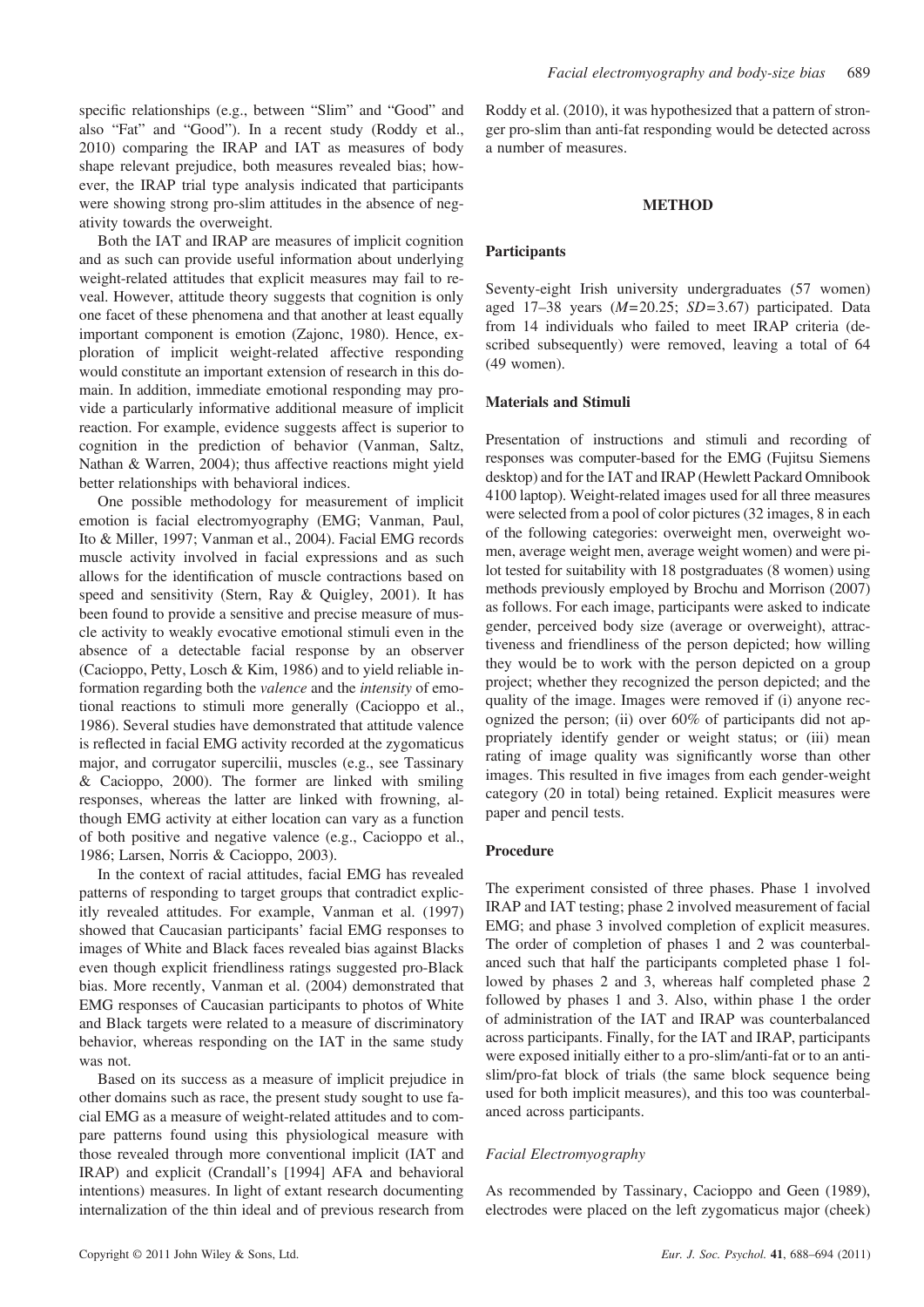and left corrugator supercilii (brow) muscle regions, and a ground electrode was placed on the forehead. Similar to Vanman et al. (1997), dummy electrodes were placed on the back of the neck to divert attention from the face as the primary area of interest, and participants were informed that electrodes "record involuntary neural responses that emanate from the head".

After electrode placement, participants rested for 5 minutes with eyes closed. Following this, they viewed the 20 weightrelated images along with 10 neutral images (nature scenes<sup>1</sup>) from the International Affective System [IAPS; Lang, Bradley & Cuthbert, 1997]). Images were presented in random order and for 4 seconds each with a 1 second inter-presentation interval. EMG signals were relayed to amplifiers using Biopac 150 hardware (Biopac Systems, Inc., Goleta, CA, USA), whereas EMG activity was recorded and displayed using BSL Pro 3.7 software (Biopac Systems, Inc., Goleta, CA, USA). Data were sampled at a rate of 2000Hz; digital filtering was performed to remove low (30Hz) and high (50Hz) frequencies; and the time constant for integration was 400 milliseconds. Waveform peaks were identified for each muscle on image presentation<sup>2</sup> (see Fridlund & Cacioppo, 1986) and peak activity for each image was averaged across image type (average weight, overweight, and neutral).

## Implicit Association Test

Participants were exposed to images of average weight and overweight men and women and positive (popular, active, cute, attractive, nice, quiet) and negative (loud, unhealthy, sloppy, ugly, mean, bad) adjectives. They were required to use separate computer keys ("D" and "K") to indicate as quickly and accurately as possible whether each person was "Fat" or "Slim" and to use the same two keys to indicate whether each word was "Good" or "Bad". Incorrect responses resulted in the presentation of a red "X", which disappeared once the correct response was selected.

Seven blocks were presented with two critical test blocks (48 trials). One of these test blocks (pro-slim/anti-fat) required participants to categorize average weight images and "good" words using one response key and overweight images and "bad" words using the other. The other test block (anti-slim/ pro-fat) required participants to categorize average weight images and "bad" words using one key and overweight images and "good" words using the other.

1 Images 5551, 5750, 5760, 5764, 5779, 5780, 5781, 5870, 5800, 5881.

<sup>2</sup>The data were first analyzed by averaging the EMG signal over the 10-second interval during which each image was presented. The mean activity for the presentation of overweight, average weight and neutral images was subsequently averaged for the corrugator and the zygomaticus. These data were not normally distributed and no statistically significant effects were found for activation of either muscle on presentation of the three image types. Thus, it was decided to employ an alternative method of EMG data analysis. According to Fridlund and Cacioppo (1986) " [c]ounting or averaging the EMG signal's peaks... [is a] relatively easy method to implement" (p.579). These authors deem the method to be appropriate for gauging gross differences in EMG activity, when high sampling rates are utilized. Thus, given these guidelines and the high sampling rate employed in the current study (2000Hz) it was decided to employ this method of analysis with EMG data.

Participants were presented on each trial with a label (either "Good" or "Bad") and a target stimulus (a photo of an average weight or overweight person) and had to press the "D" or "K" key to respond "Same" or "Opposite", respectively as quickly and accurately as possible. On pro-slim/anti-fat blocks, the following combinations were correct: Slim-Good-Same, Slim-Bad-Opposite, Fat-Good-Opposite, Fat-Bad-Same, whereas on pro-fat/anti-slim blocks, the following were correct: Slim-Bad-Same, Slim-Good-Opposite, Fat-Bad-Opposite, Fat-Good-Same. Incorrect responses resulted in the presentation of a red "X", which disappeared once the correct response was selected. Participants were presented with a minimum of two practice blocks in which they had to achieve 80% correct and a median response latency of under 2000 milliseconds across a pair of successive blocks within five attempts. Participants who failed to reach criterion were thanked and debriefed, and their data were discarded. Those who achieved criterion were presented with six test blocks of 24 trials each, alternating between blocks requiring exclusively pro-slim/anti-fat or anti-slim/pro-fat responding.

#### Feeling Thermometers

Participants were presented with two feeling thermometers, adapted from Greenwald and Farnham (2000), which assessed feelings towards overweight and slim people, respectively on five-point scales  $(1=very warm; 5=very cold).$ 

#### Explicit Anti-Fat Attitudes

The Dislike subscale (seven items) of Crandall's (1994) AFA assessed explicit anti-fat attitudes. Participants responded on nine-point scales  $(0=True; 9=False)$ ; with higher scores indicating more extreme anti-fat attitudes. Cronbach's alpha was acceptable at .72 (95% CI=.6–.82).

#### Behavioral Intentions Questionnaire

Participants were presented with two photographs, showing an overweight woman and an average weight woman, respectively, and answered five questions assessing the extent to which they would interact with each of the two individuals. Participants responded on seven-point rating scales  $(1=very \ unlikely to 7=$ very likely); with higher scores indicating greater willingness to interact. Cronbach's alpha was .87 (overweight target<sup>3</sup>; 95%  $CI = .8 - .91$ ) and  $.87$  (average weight target; 95%  $CI = .80 - .91$ ).

## **RESULTS**

A series of independent t-tests indicated that order of completion of EMG and the implicit cognitive tests did not influence outcomes on these measures ( $ps$  > .16). In addition, a two-way between-group MANOVA was conducted with order of

<sup>&</sup>lt;sup>3</sup>One item was deleted ("How likely is it that you would want to become friends with her") from both scales because its inclusion resulted in a marked reduction in Cronbach's alpha.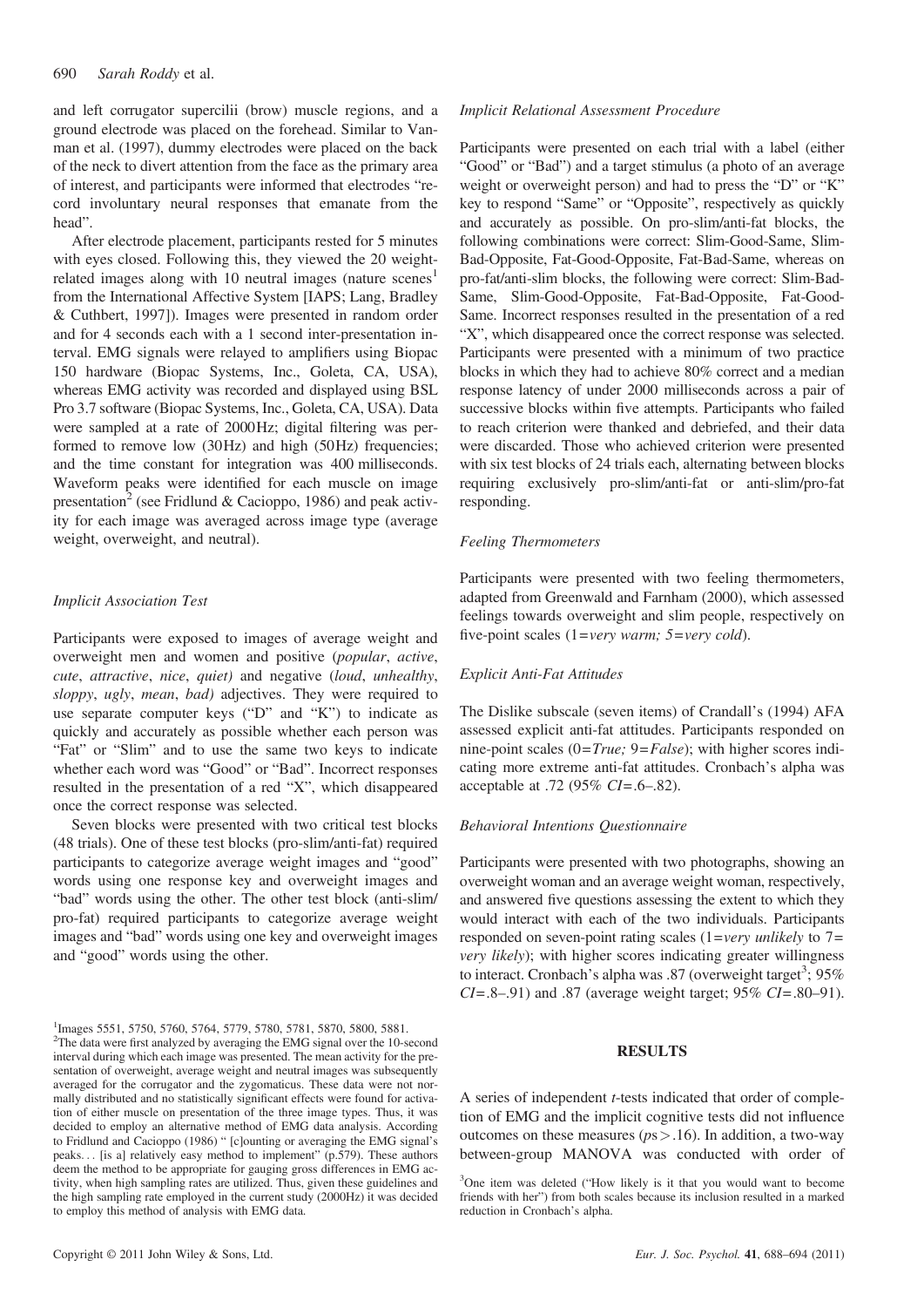implicit measures (IAT  $\rightarrow$  IRAP or IRAP  $\rightarrow$  IAT) and test sequence (pro-slim/anti-fat first or anti-slim/pro-fat first) as independent variables, and the measures obtained from the IRAP and IAT as dependent variables. Neither of the tested variables was significant (all  $ps > .24$ ) and thus their influence could also be ruled out.

## Facial Electromyography

Activation peaks at each muscle on presentation of average weight, overweight and neutral images were averaged, thus providing an indicator of corrugator and zygomatic activity for each image type. Initial exploration revealed that the data violated several assumptions of parametric testing including normal distribution and heterogeneity of variance and hence logarithmic transformations were applied. The transformed data were still highly kurtotic, and thus non-parametric analyses were used.

A Friedman test revealed a statistically significant difference in peak activation levels for the zygomaticus muscle,  $\chi^2$  (2, N=64)=85.83, p < 0.005. Post hoc analyses indicated significant differences in zygomatic activation between the average weight images  $(Mdn=0.92\mu\text{V})$  and each of the other two image categories (overweight  $\{Mdn = .21\,\mu\text{V}\}$ :  $z = -6.02$ ,  $p < .005$ ,  $r = -.53$ ; neutral  $\{Mdn = .24\,\mu\text{V}\}\colon z = -.695, p < .005$ ,  $r = -.61$ ). Thus, the average weight images elicited EMG responses consistent with more positive affect. Corrugator activity was not significantly different for these three types of images ( $p = .301$ ).

#### Implicit Association Test

Response latency data for each participant were transformed into D-scores using the D-algorithm (see Greenwald, Nosek & Banaji, 2003). Latencies from pro-slim/anti-fat blocks were subtracted from those for anti-slim/pro-fat blocks; thus a positive D-score indicates a pro-slim/ anti-fat bias. The average D-IAT score across participants was  $63$  ( $SD=0.36$ ) and was significantly different from zero (t [63]=14.01,  $p < .01$ ,  $r = .87$ ), thus showing a predicted pro-slim/anti-fat bias.

#### Implicit Relational Assessment Procedure

Individual response latency data were transformed into D-IRAP scores (e.g., Roddy et al., 2010). Latencies from proslim/anti-fat blocks were subtracted from those for anti-slim/ pro-fat blocks, thus yielding positive scores for pro-slim or anti-fat bias and negative scores for anti-slim or pro-fat bias. The overall mean  $D$ -IRAP score was .13 (SD=0.21), which was significantly different from zero (t [63]=4.81,  $p < .001$ ,  $r = .52$ ). A relatively strong pro-slim IRAP effect was observed for the Good-Slim  $(M = 0.31, SD = 0.37)$  and Bad-Slim  $(M =$  $0.15$ ,  $SD = 0.31$ ) trial types, with the former registering greater levels of pro-slim bias than the latter. In contrast, the Bad-Fat  $(M=-0.01, SD=0.27)$  and the *Good-Fat*  $(M=0.06, SD=0.31)$ trial types showed negligible effects. One sample t-tests indicated that the D-IRAP scores for the two Slim trial types were significantly different from zero (Good-Slim, t [63]=6.94,  $p < .001$ ,  $r = .66$ ; Slim-Bad, t [63] = 3.94,  $p < .001$ ,  $r = .44$ ), whereas those for the two *Fat* trial types were not. Overall, therefore, the IRAP indicated positive implicit bias towards the average weight, with the absence of any bias in relation to the overweight.

## Explicit Attitudes and Inter-Measure Correlations

For explicit measures, no significant differences in attitudes towards average and overweight targets<sup>4</sup> emerged. Table 1 shows inter-measure correlations. The following statistically significant patterns are of note. The IRAP Bad-Slim D-score was correlated with zygomaticus activity on presentation of average weight targets,  $r_s$  (62) = .26, p < .05. The D-IRAP overall score was correlated with the D-IAT,  $r(62) = .26$ ,  $p = 0.038$  and also with behavioral intentions towards the overweight target,  $r(61) = .29$ ,  $p = .02$ . Scores on the dislike subscale of the AFA were correlated with zygomaticus activity on presentation of overweight  $(r_s [57] = -.30, p < .05)$  and neutral stimuli  $(r_s [57] = -.34, p < .001)$ , respectively.

#### Predictive Validity

Given that IRAP responses were correlated with behavioral intentions towards the overweight target, a simple linear regression analysis was conducted to determine if the overall D-IRAP scores would emerge as a statistically significant predictor of behavioral intentions towards this target. For both variables, data met the principal statistical assumptions required for multiple regression analysis. The D-IRAP score emerged as a significant predictor of behavioral intentions towards the overweight target,  $F(1,61)=5.67$ ,  $p=.020$ ,  $\beta=.29$ , adjusted  $R^2=.07$ , accounting for 7% of the variability in prediction of this variable.

## DISCUSSION

This study was the first to use facial electromyography to investigate affective responding in relation to body shape. The main EMG pattern shown was that average weight images elicited EMG responses consistent with more positive affect. These findings were based on patterns of zygomatic activity, whereas the corrugator showed no differences between images. This pattern thus confirms previous work by (Larsen et al., 2003) that suggests the zygomaticus may be more sensitive than the corrugator.

The current study was also concerned with investigating the extent of agreement between the EMG and two alternative measures of implicit responding, the IAT and the IRAP. Consistent with previous research (e.g., Roddy et al., 2010), both the IAT and IRAP detected significant pro-slim/anti-fat bias, which was not observed on the explicit measure, Crandall's (1994) AFA. In addition, responding on the IRAP was correlated with EMG activity; specifically, positive affective responses to average weight images were associated with the Bad-Slim IRAP trial type. However, although scores for the

<sup>&</sup>lt;sup>4</sup> Average scores on the explicit measures were as follows: 1.17 (SD=1.22) for dislike,  $2.81$  ( $SD=1.16$ ) for feeling towards overweight people,  $2.82$  $(SD=1.14)$  for feelings towards slim people, 19.08  $(SD=4.36)$  for behavioral intentions towards the overweight target, and 17.67 (SD=5.14) for behavioral intentions towards the average weight target.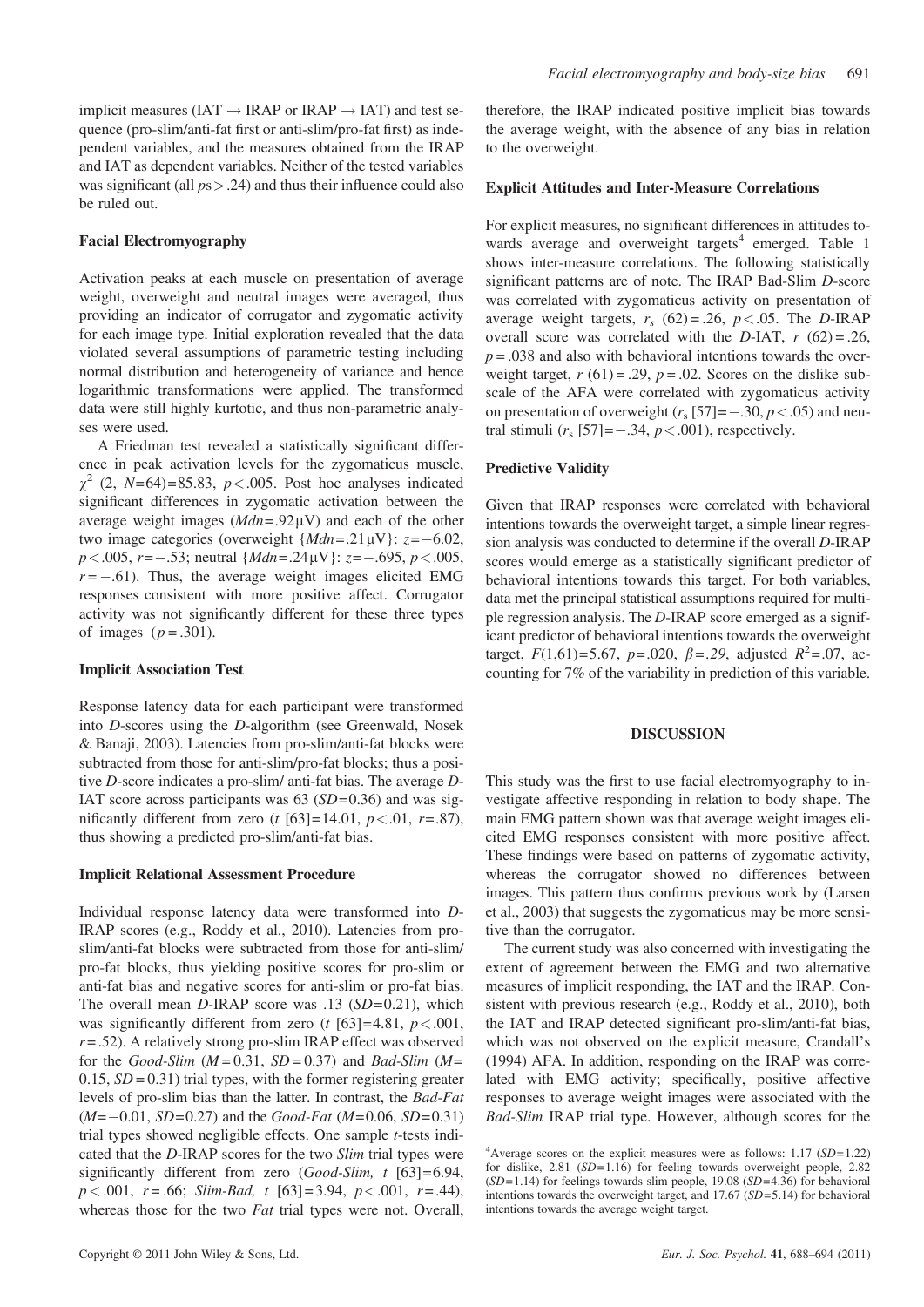Table 1. Correlations between measures of weight-related bias

| <b>Measures</b>                 | 2 | 3                | 4   | 5.  | 6                          | 7          | 8       | 9       | 10      | 11      | 12     | 13                  | 14  | 15              | 16          | 17       |
|---------------------------------|---|------------------|-----|-----|----------------------------|------------|---------|---------|---------|---------|--------|---------------------|-----|-----------------|-------------|----------|
| $1. D-IAT$                      |   | $-.26^*$ .16 .16 |     | .14 | .01                        | .00.       | $-.01$  | .00     | .06     | .01     | $-.01$ | .04                 | .04 | .18             | .20         | .12      |
| $2. D-IRAP$                     |   |                  |     |     | $-$ .36* .58** .62** .57** | .10        | .14     | .20     | .01     | .01     | .02    | .09                 | .08 | .05             | $.29**$     | .11      |
| 3. $D$ -IRA $P_{Bad-Slim}$      |   |                  | .24 | .04 | $-.07$                     | $-.26*-11$ |         | $-.20$  | .00     | $-.14$  | $-.13$ | .16                 | .15 | .05             | .21         | $-.07$   |
| 4. D-IRAP <sub>Bad-Fat</sub>    |   |                  |     | .20 | $.38**$                    | .00        | .09     | .04     | $-.01$  | .01     | $-.10$ | .03                 | .01 | .18             | .12         | .10      |
| 5. D-IRAP <sub>Good-Slim</sub>  |   |                  |     |     | $.36*$                     | .04        | .01     | .01     | .07     | .04     | .04    | .17                 | .17 | $-.01$          | .23         | .10      |
| 6. D-IRA $P_{Good\text{-}Flat}$ |   |                  |     |     |                            | $-.07$     | $-.15$  | $-.08$  | $-.11$  | $-.12$  | $-.10$ | .13                 | .12 | .10             | .13         | .12      |
| 7. Zygo. average weight         |   |                  |     |     |                            |            | $.55**$ | $.67**$ | $.78**$ | $.83**$ |        | $.79** - .17-.17$   |     | $-.07$          | .00         | $-.23$   |
| 8. Zygo. overweight             |   |                  |     |     |                            |            |         | $.80**$ | $.27**$ | $.32**$ | .24    | $-.12-.12$          |     |                 | $.17 - .12$ | $-.33**$ |
| 9. Zygo. neutral                |   |                  |     |     |                            |            |         |         | .24     | $.35**$ |        | $.25**-.14-.14$     |     |                 | $.14 - .04$ | $-.32**$ |
| 10. Corr. average weight        |   |                  |     |     |                            |            |         |         |         | $.83**$ |        | $.94** - .23 - .23$ |     | $-.12$          | .10         | $-.18$   |
| 11. Corr. overweight            |   |                  |     |     |                            |            |         |         |         |         |        | $.94**-.17-.16$     |     | $-.27$          | .01         | $-.18$   |
| 12. Corr. neutral               |   |                  |     |     |                            |            |         |         |         |         |        | $-.16-.15$          |     | $-.24$          | .04         | .20      |
| 13. Feeling average weight      |   |                  |     |     |                            |            |         |         |         |         |        |                     |     | $.99**-.10-.00$ |             | $-.1$    |
| 14. Feeling overweight          |   |                  |     |     |                            |            |         |         |         |         |        |                     |     |                 | $.01 - .09$ | $-.09$   |
| 15. B.I average weight          |   |                  |     |     |                            |            |         |         |         |         |        |                     |     |                 | .16         | $-.12$   |
| 16. B.I. overweight             |   |                  |     |     |                            |            |         |         |         |         |        |                     |     |                 |             | $-.03$   |
| 17. Dislike                     |   |                  |     |     |                            |            |         |         |         |         |        |                     |     |                 |             |          |

Note:  $*_{p} < .05$ :  $*_{p} < .001$ .

overall IRAP and IAT were also found to be correlated, IAT and EMG data were not.

This pattern indicates greater agreement between the EMG and the IRAP than between the EMG and the IAT. In addition, IRAP trial type output indicates further convergence of EMG and IRAP findings, because, consistent once more with Roddy et al. (2010), it shows positive responding towards average weight targets in the absence of negativity towards overweight targets; thus, similar to the EMG, the IRAP indicates that positive responses towards the average weight targets were driving the pattern of body-shape bias.

Previous research has indicated the prevalence of thin ideal internalization, documenting this phenomenon in children, adolescents, and adults (e.g., Thompson & Stice, 2001). The pattern of findings in the current study in which participants have shown strongly pro-slim implicit responding appears to be a further reflection of this phenomenon. What seems particularly novel, however, is that the pattern includes an absence of anti-fat responding. This seems to run counter to the patterns of weight-related attitudes apparently detected in previous research using implicit and explicit measures, which have been reported as anti-fat negativity. One possibility is that previous research actually detected pro-slim rather than anti-fat bias, but the measures used did not allow the disentangling of these phenomena.

A central trend indicated by the current study is a pro-slim bias. A possible limitation, however, was the use of images of "average weight" as opposed to "thin" individuals. All images were selected by pilot participants from an image pool employed by Brochu and Morrison (2007). Images were selected as representative of their target weight categories when more than 60% of participants in the pilot study agreed on that status (Ernst, Godfrey, Silva, Pouget & Welkowitz, 1994). However, the category that pilot participants were prompted to contrast with "overweight" was "average weight" and the pool of images provided contained typical weight individuals rather than "ultra-slim" or "thin" individuals. In light of the cultural premium on ultra-slim or thin individuals, it might

be argued that understanding responses to this body-type is particularly important, both for its own sake as well as in contrast with the category "overweight". Future research might address this issue.

A related issue concerns differences in weight-related bias towards men and women. The thinness ideal is particularly pronounced for women (Stice, Schupak-Neuberg, Shaw & Stein, 1994), and therefore it is possible that a strong negative attitude towards overweight women relative to overweight men might be detected. The current study did not parse attitudes, either explicit or implicit, based on the gender of the person pictured but future work of this kind might do so.

A classic pattern in implicit attitude research in socially sensitive domains is that there is a divergence between implicit and explicit attitudes, and this pattern was also observed in the current study. On the explicit affective feeling thermometers, for example, participants reported similar levels of warmth/ positivity toward the overweight and average weight, but the EMG showed a bias towards the latter. This observed divergence between implicit affective responses and self-reported affective reactions is similar to the work of Vanman et al. (1997) discussed earlier.

Alongside divergence between the measures, research using both explicit and implicit measures, including in the domain of weight-related bias (e.g., Gapinski et al., 2006), also often shows correlations between the two and this was produced again in the present study. More specifically, the AFA dislike subscale was significantly correlated with zygomatic activity in response to both overweight and neutral images. The fact that the corrugator did not show any such correlations further supports the previous suggestion that the zygomaticus is a more sensitive measure of implicit emotion. Further research is needed, however, to explore the relationship between facial EMG and both implicit and explicit attitudinal measures in the context of weight-related bias.

One of the aims of the current study was to compare facial EMG with the IRAP and IAT as measures of implicit anti-fat attitudes with respect to their ability to predict explicit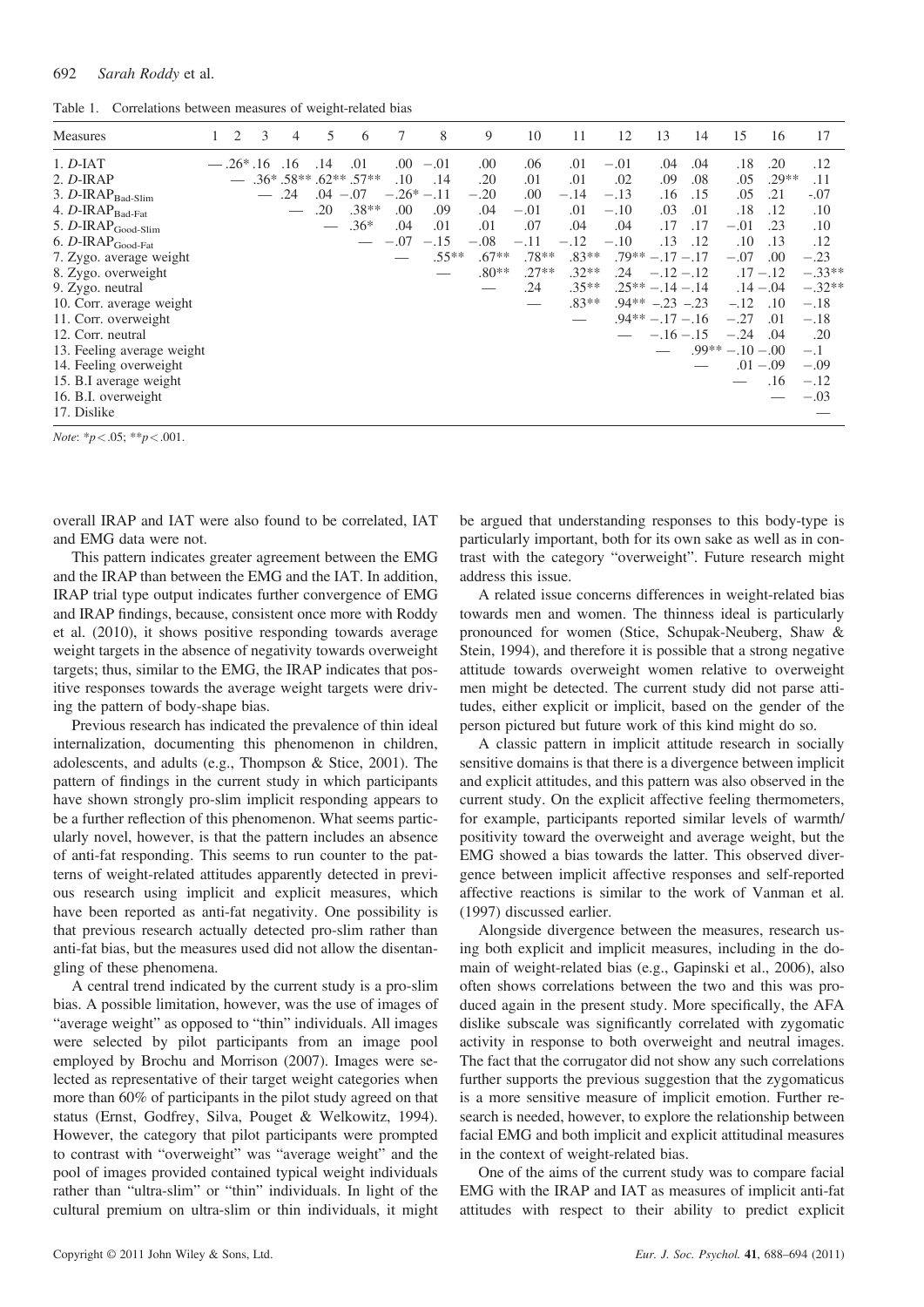discriminatory behavior towards the overweight. In fact, the IRAP was the sole predictor of behavioral intentions in this respect. Specifically, pro-slim/anti-fat responding as shown by the D-IRAP was significantly correlated with reporting an increased likelihood of interacting with an overweight target. The direction of this correlation might seem unusual; however, it may well be the result of a social desirability effect in which participants over-compensated for bias via their responses on the explicit behavioral intentions measure. Use of a measure of motivation to conceal prejudice in future studies might shed further light on this issue.

Roddy et al. (2010) previously reported that the IRAP offered a greater contribution than the IAT to the predictive validity of explicit measures and the current findings repeat this pattern. Whereas the failure of the IAT in this respect is thus consistent with previous findings, the failure of the EMG in this respect is unprecedented. This latter finding was unexpected in light of previous research into implicit bias in domains other than body size (e.g., racial attitudes: Vanman et al., 2004) in which EMG did predict discriminatory behavior. The failure of the EMG to predict discriminatory behavior towards the overweight in this study suggests that its utility in this respect may be limited, but further research is needed before firm conclusions can be drawn.

It is important to note that the current study adopted a different approach to EMG analysis (i.e., examination of peak activation across integrated waveforms) than previous studies (i.e., mean integrated EMG activity over successive intervals). The use of an alternative procedure does make it more difficult to compare directly the findings of this study with past EMG results, and of course it is possible that the failure of the EMG to predict behavioral intentions may have been a result of the difference in analytic techniques. However, the current analysis is justifiable in accordance with recommendations of Fridlund and Cacioppo (1986) who suggest that summing peaks is a useful method of measuring EMG activity provided that sampling rates are sufficiently high. According to the authors, a sampling rate that is 2–4 times greater than the average frequency is recommended. Thus, in light of these guidelines and the use of a high sampling rate (2000Hz) in the current work, it was decided to use this method of EMG data analysis. Furthermore, the patterns obtained using the EMG are corroborated by IRAP findings in this as well as previous research.

The measure of behavioral discrimination utilized by Vanman et al. (2004) also differed in an important respect from the measure employed in the current study. In the former, participants were required to evaluate three candidates for a teaching fellowship and were provided with candidate's CVs and photographs in order to make this decision. In the current research, participants were only provided with information about the target's weight. Thus, participants in the Vanman study were, ostensibly, provided with additional information on which to base their decision. In effect then, discrimination towards a particular candidate in that study could be the result of one of several variables that differed between the candidates. However, in the present research, discrimination towards a target was an obvious result of target weight status. Thus, this measure may have been more susceptible to social desirability effects.

In conclusion, the core finding of the current study was that two separate measures of implicit responding, the IRAP and the EMG, appeared to indicate that pro-slim and not anti-fat responding may be driving weight related bias. These data also constitute the first evidence for the efficacy of facial EMG as a tool for the assessment of implicit weight-related attitudes. In addition, they confirm advantages of the IRAP over the IAT as implicit cognitive measures and have allowed for useful comparisons between these methods and EMG.

## **REFERENCES**

- Barnes-Holmes, D., Barnes-Holmes, Y., Stewart, I., & Boles, S. (2010). A sketch of the Implicit Relational Assessment Procedure (IRAP) and the Relational Elaboration and Coherence (REC) model. Psychological Record, 60, 527–542.
- Brochu, P. M., & Morrison, M. A. (2007). Implicit and explicit prejudice toward overweight and average weight men and women: Testing their correspondence and relation to behavioral intentions. Journal of Social Psychology, 147, 681–706.
- Cacioppo, J. T., Petty, R. E., Losch, M. E., & Kim, H. S. (1986). Electromyography activity over facial muscle regions can differentiate the valence and intensity of affective reactions. Journal of Personality and Social Psychology, 50, 260–268.
- Crandall, C. S. (1994). Prejudice against fat people: Ideology and self-interest. Journal of Personality and Social Psychology, 66, 882–894.
- De Houwer, J. (2002). The Implicit Association Test as a tool for studying dysfunctional associations in psychopathology: Strengths and limitations. Journal of Behavior Therapy and Experimental Psychiatry, 33, 115–133.
- Dittmar, H., Halliwell, E., & Stirling, E. (2009). Understanding the impact of thin media models on women's body-focused affect: The roles of thin-ideal internalization and weight-related self-discrepancy activation in experimental exposure effects. Journal of Social and Clinical Psychology, 28, 43–72.
- Ernst, M., Godfrey, K. A., Silva, R. R., Pouget, E. R., & Welkowitz, J. (1994). A new pictorial instrument for child and adolescent psychiatry: A pilot study. Psychiatry Research, 51, 87–104.
- Fridlund, A. J., & Cacioppo, J. T. (1986). Guidelines for human electromyographic research. Psychophysiology, 23, 567–589.
- Gapinski, K. D., Schwartz, M. B., & Brownell, K. D. (2006). Can television change anti-fat attitudes and behaviour? Journal of Applied BioBehavioural Research, 11, 1–28.
- Greenwald, A. G., & Farnham, S. D. (2000). Using the implicit association test to measure self-esteem and self-concept. Journal of Personality and Social Psychology, 79, 1022–1038.
- Greenwald, A. G., McGhee, A. D., & Schwartz, J. L. (1998). Measuring individual differences in implicit cognition: The Implicit Association Test. Journal of Personality and Social Psychology, 74, 1464–1480.
- Greenwald, A. G., Nosek, B. A., & Banaji, M. R. (2003). Understanding and using the Implicit Association Test: I. An improved scoring algorithm. Journal of Personality and Social Psychology, 85, 198–216.
- Lang, P. J., Bradley, M. M., & Cuthbert, B. N. (1997). International Affective Picture System (IAPS): Technical manual and affective ratings. NIMH Centre for the Study of Emotion and Attention.
- Larsen, J. T., Norris, C. J., & Cacioppo, J. T. (2003). Effects of positive and negative affect on electromyographic activity over zygomaticus major and corrugator supercilli. Psychophysiology, 40, 776–785.
- Mills, J. S., Polivy, J., Herman, C. P., & Tiggemann, M. (2002). Effects of exposure to thin media images: Evidence of self-enhancement among restrained eaters. Personality & Social Psychology Bulletin, 28, 1687–1699.
- Morrison, T. G., Roddy, S., & Ryan, T. A. (2009). Methods for measuring attitudes about obese people. In D. B. Allison, & M. L. Baskin (Eds.), Handbook of assessment methods for obesity and eating behaviors (pp. 79–113.). Sage: CA.
- Pepper, A. C., & Ruiz, S. Y. (2007). Acculturation's influence on antifat attitudes, body image and eating behaviors. Eating Disorders, 15, 427–447.
- Puhl, R., & Brownell, K. D. (2001). Bias, discrimination, and obesity. Obesity Research, 9, 788–805.
- Roddy, S., Stewart, I., & Barnes-Holmes, D. (2010). Anti-fat, pro-slim, or both? Using two reaction-time based measures to assess implicit attitudes to the slim and overweight. Journal of Health Psychology, 15, 416–425.
- Stern, R. M., Ray, W. J., & Quigley, K. S. (2001). Psychophysiological Recording. New York: Oxford University Press.